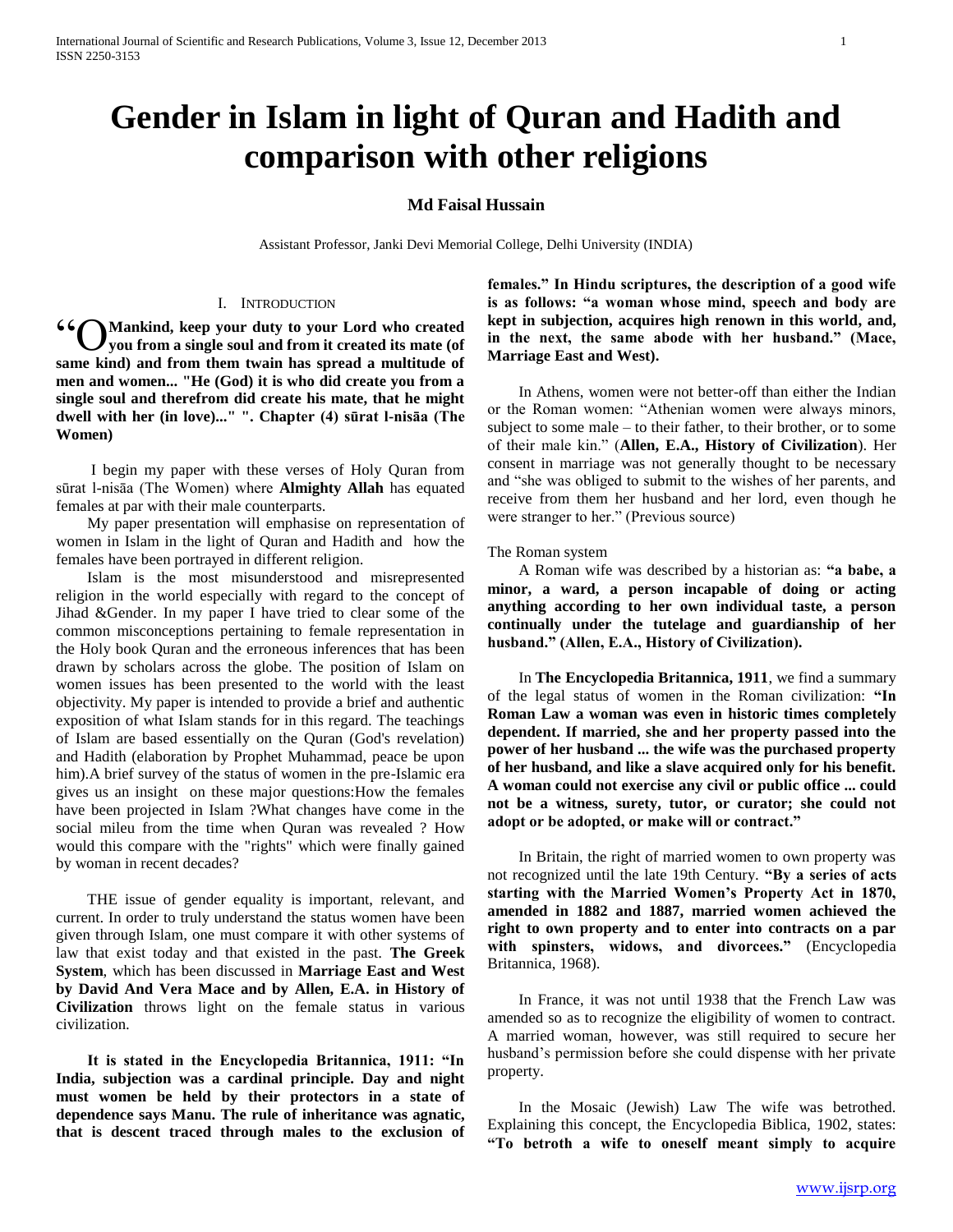**possession of her by payment of the purchase money; the betrothed is a girl for whom the purchase money has been paid." From the legal point of view, the consent of the girl was not necessary for the validation of her marriage. "The girl's consent is unnecessary and the need for it is nowhere suggested in the Law."** (Previous source).

 As to the right of divorce, we read in the Encyclopedia Biblica: "The woman being man's property, his right to divorce her follows as a matter of course." The right to divorce was held only by man, The Encyclopedia Britannica, 1911, states: "In the Mosaic Law divorce was a privilege of the husband only..."

 The position of the Christian Church until recent centuries seems to have been influenced by both the Mosaic Law and by the streams of thought that were dominant in its contemporary cultures. In their book, **Marriage East and West, David and Vera Mace** wrote: "Let no one suppose, either, that our Christian heritage is free of such slighting judgments. It would be hard to find anywhere a collection of more degrading references to the female sex than the early Church Fathers provide.

 **Lecky,** the famous historian, speaks of **'these fierce incentives which form so conspicuous and so grotesque a portion of the writing of the Fathers ... woman was represented as the door of hell, as the mother of all human ills. She should be ashamed at the very thought that she is a woman. She should live in continual penance on account of the curses she has brought upon the world. She should be ashamed of her dress, for it is the memorial of her fall. She should be especially ashamed of her beauty, for it is the most potent instrument of the devil.'**

 One of the most scathing of these attacks on woman is that of Tertullian: 'Do you know that you are each an Eve? The sentence of God on this sex of yours lives in this age; the guilt must of necessity live too. You are the devil's gateway; you are the unsealer of that forbidden tree; you are the first deserters of the divine law; you are she who persuades him whom the devil was not valiant enough to attack.' Not only did the church affirm the inferior status of woman, it deprived her of legal rights she had previously enjoyed."

 In his essay **The Subjection of Women, John Stuart Mill** wrote:

 **We are continually told that civilization and Christianity have restored to the woman her just rights. Meanwhile the wife is the actual bondservant of her husband; no less so, as far as the legal obligation goes, than slaves commonly so called.**

### Quran states:

 **[He is] Creator of the heavens and the earth. He has made for you from yourselves, mates, and among the cattle, mates; He multiplies you thereby. There is nothing like unto Him, and He is the Hearing, the Seeing. Chapter (42) sūrat lshūrā (Consultation)**

 The Quran outlines the position of Islam regarding the status of woman in society from its various aspects - spiritually, socially, economically and politically.

 In its Spiritual Aspect Quran provides clear-cut evidence that woman is completely equated with man in the sight of God in terms of her rights and responsibilities. The Quran states:

**And their Lord responded to them, "Never will I allow to be lost the work of [any] worker among you, whether male or female; you are of one another. So those who emigrated or were evicted from their homes or were harmed in My cause or fought or were killed - I will surely remove from them their misdeeds, and I will surely admit them to gardens beneath which rivers flow as reward from Allah , and Allah has with Him the best reward." Chapter (3) sūrat āl ʿim'rān (The Family of Imrān)**

 In terms of religious obligations, such as the Daily Prayers, Fasting, Poor-due, and Pilgrimage, woman is no different from man. In some cases indeed, woman has certain advantages over man. For example, the woman is exempted from the daily prayers and from fasting during her menstrual periods and forty days after childbirth. She is also exempted from fasting during her pregnancy and when she is nursing her baby if there is any threat to her health or her baby's. If the missed fasting is obligatory (during the month of Ramadan), she can make up for the missed days whenever she can. She does not have to make up for the prayers missed for any of the above reasons. Although women can and did go into the mosque during the days of the Prophet (peace and blessings be upon him) and thereafter attendance at the Friday congregational prayers is optional for them while it is mandatory for men (on Friday).

 This is clearly a tender touch of the Islamic teachings for they are considerate of the fact that a woman may be nursing her baby or caring for him, and thus may be unable to go out to the mosque at the time of the prayers. They also take into account the physiological and psychological changes associated with her natural female functions.

 Despite the social acceptance of female infanticide among some Arabian tribes, the Quran forbade this custom, and considered it a crime like any other murder.

## **"And when the female (infant) buried alive - is questioned, for what crime she was killed." [Noble Quran 81:8-9]**

 Criticizing the attitudes of such parents who reject their female children, the Quran states:

 **"When news is brought to one of them, of (the Birth of) a female (child), his face darkens and he is filled with inward grief! With shame does he hide himself from his people because of the bad news he has had! Shall he retain her on (sufferance) and contempt, or bury her in the dust? Ah! What an evil (choice) they decide on?" [Noble Quran 16:58- 59]**